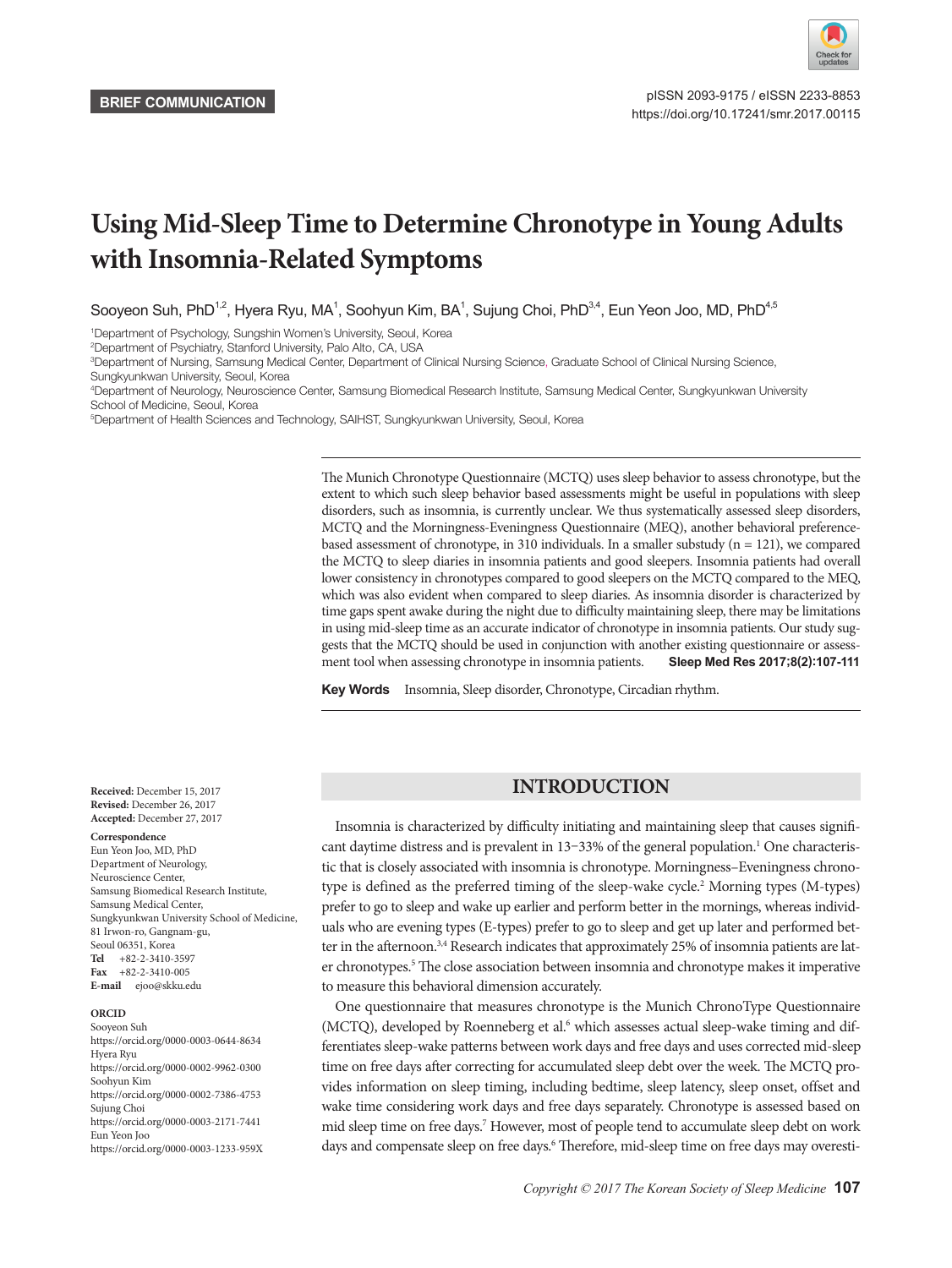mate chronotype.7 Thus, the MCTQ classifies chronotype based on mid-sleep on free days corrected for sleep debt on work days (MSFsc).

While the MCTQ has been widely used to determine chronotype in various populations, there have been relatively few studies investigating the accuracy of this measure in insomnia patients. Conceptually, using mid-sleep time as an indicator of chronotype may be less accurate in insomnia patients as insomnia is partly, by definition, characterized by difficulty maintaining sleep. Prolonged time spent in bed characterized by long periods of wakefulness after sleep onset would count towards mid-sleep time in insomnia patients, and thus may render using mid-sleep time as an indicator of chronotype inaccurate. Additionally, high day-to-day variability in sleep of insomnia patients may also be a factor that may contribute to the accuracy of using mid-sleep time to determine chronotype.<sup>8,9</sup> In the past, most studies have used the Morningness-Eveningness Questionnaire (MEQ) to determine chronotype in insomnia patients, and while a few studies have used MCTQ with insomnia patients,<sup>10,11</sup> they have not investigated the accuracy of chronotyping insomnia patients compared to good sleepers. Additionally, ascertaining chronotype may especially be difficult in insomnia patients with evening chronotype, which is especially true for many younger adults who have delayed preference for sleepwake timing.

Therefore, the current study was conducted to compare the MCTQ to the MEQ in insomnia patients and in good sleepers, and compare the MCTQ to sleep diaries in insomnia patients and good sleepers. We hypothesized that the MCTQ would be less accurate in reflecting chronotype for insomnia patients compared to good sleepers.

# **METHODS**

All participants provided informed written consent prior to study participation. The study was approved by the local Institutional Review Board (SSWUIRB2015-057). Participants completed online questionnaires for this study.

#### **Participants**

Participants for this study were 499 individuals were recruited through brochures, class announcements, and online advertisements in the community. Among those recruited, 33 individuals were excluded due to missing MEQ data and 41 individuals were excluded because their responses did not reflect the intent of the questionnaires. For chronotype assessment, 106 participants who use an alarm clock on free days were excluded. Thus, 319 participants were used for final analysis in this study. Among these participants,  $16.9\%$  (n = 54) scored within the clinical insomnia range [scores higher than 15 on the Insomnia Severity Index (ISI)] and categorized as the "insomnia" group.

A small subset of participants  $(n = 121)$  that consisted of only females were selected to provide sleep diary information for 7 days for comparison with the MCTQ.

## **Questionnaires**

#### **Munich Chronotype Questionnaire**<sup>12</sup>

The MCTQ was designed to measure actual sleep times separately for work and free days, and estimate chronotype based on the time-based variable (MSFsc) of the MCTQ. Mid-sleep time on free days corrected for sleep debt on work days (MSFsc) is a useful indicator to estimate chronotype.12 Before measuring chronotype, responses indicating use of an alarm clock on free days to wake up should be excluded from analyses. If sleep duration on work days were longer than or equal to sleep duration on free days, mid-sleep time on free days (MSF) was used as a marker for chronotype, and if sleep duration on work days were shorter than sleep duration on free days, we used MSFsc to measure chronotype (see equations below).

 $MSF = sleep onset + sleep duration/2$ 

MSFsc = MSF – (sleep duration on free days – average weekly sleep duration)/2

As suggested by Kühnle,<sup>13</sup> MSFsc or MSF below 2.17 were classified as extreme M-types and MSFsc or MSF above 7.25 were classified as extreme E-types. These criteria were defined 2.5% at each end of the distribution as extreme chronotypes based on the distribution of MSFsc in their sample.

#### **Morningness-Eveningness Questionnaire**<sup>14</sup>

The MEQ is a 19-item self-report questionnaire designed to assess individual's chronotypes classified as M-type, intermediate-type (I-type) or E-type. It consists of mixed-format questions regarding the time in which individuals get up and go to bed, the preferred time to carry out physical and mental activity, and subjective alertness. The MEQ total score ranges from 16 to 86, with scores above 58 classifying as M-types and scores below 41 as E-types. As suggested by Horne and Ostberg,<sup>14</sup> scores above 71 were classified as extreme M-types and scores below 31 were classified as extreme E-types. Internal consistency (Cronbach's alpha) was 0.718 in the current sample.

## **Insomnia Severity Index**<sup>15</sup>

The ISI is a 7-item self-report questionnaire that assesses the subjective symptoms and consequences of insomnia.15 Each item is scored on a 0–4 likert scale, with total scores ranging from 0–28. A higher score reflects more severe insomnia. Scores higher than 15 on the ISI indicate clinical insomnia.15 Internal consistency (Cronbach's alpha) was 0.769 in the current samples.

#### **7-day sleep diary**

A 7-day sleep diary was collected and the following variables were derived for analysis for both weekdays and weekends: la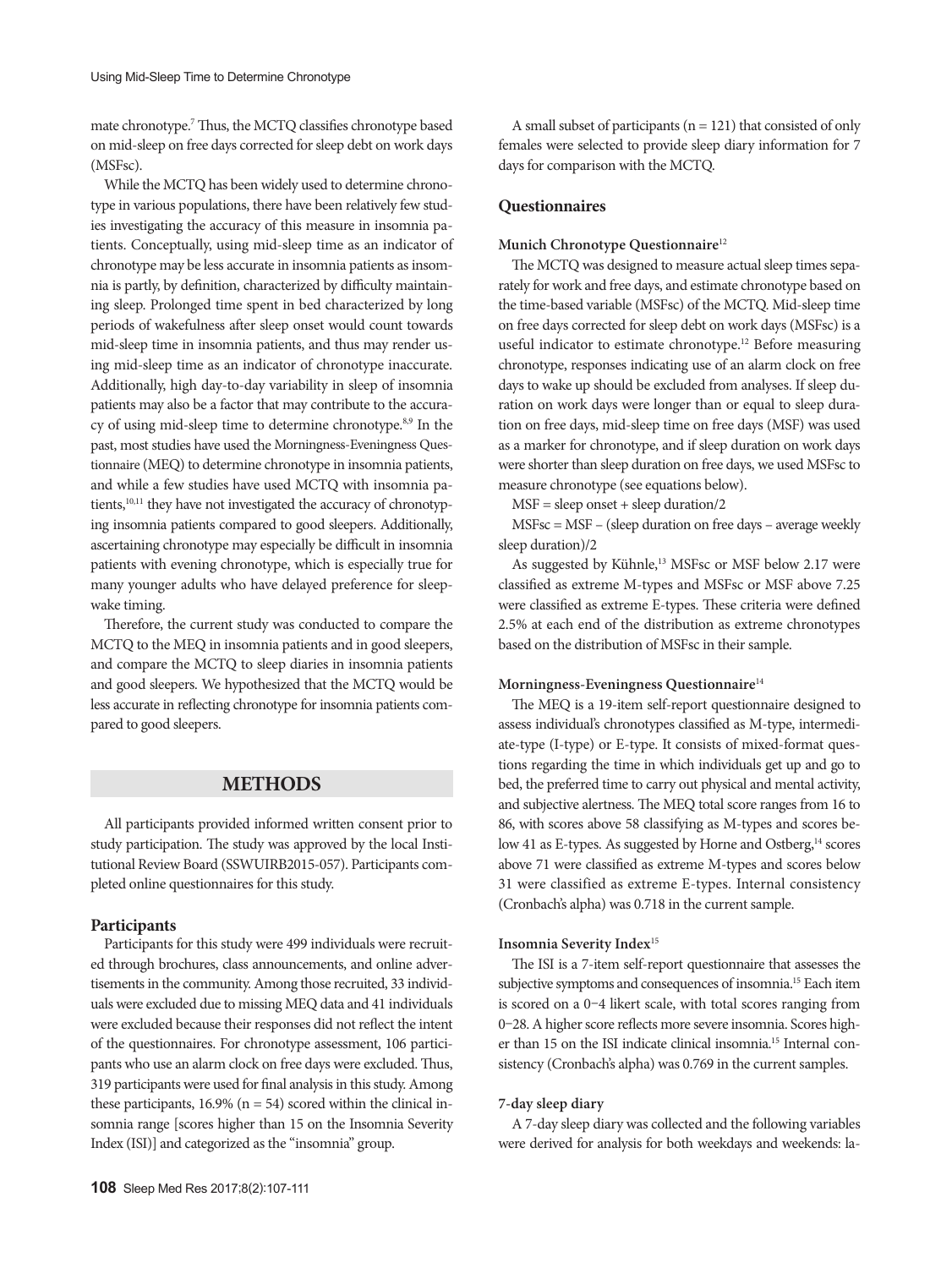tency to sleep onset (SOL), time awake after sleep onset (WASO), total sleep time (derived from bedtime, wake time, SOL, and WASO), and sleep efficiency (SE). Mid-sleep time was calculated by using the sleep onset and sleep offset time.

#### **Statistical Analysis**

Characteristics of MCTQ parameters were analyzed by descriptive statistics and independent sample t-test was used to compare MSFsc and MEQ scores in the insomnia group to the good sleepers. Chronotype classified by MEQ and MCTQ were presented using frequency analysis. Chronotype classification using MEQ and MCTQ scores were compared in insomnia patients and good sleepers based on various cut-offs for chronotype used in previous studies (using mid-sleep time 2.17% and 2.5%, 15% and 20% of extreme scores of the sample).<sup>13</sup>

Characteristics of sleep diary parameters were analyzed by descriptive statistics. Mann-Whitney U test was used to compare sleep diary parameters in insomnia patients and non-insomniacs. Correlation between MCTQ parameters [mid-sleep on work days (MSW), MSF, and MSFsc] and sleep diary parameters (MSW, MSF, and MSFsc using diary) was performed by Pearson correlation analysis. Additionally, correlation between mid-sleep time using MCTQ and sleep diary was compared in insomnia patients and good sleepers. SPSS software version 21.0 (SPSS Inc., IBM Corp., Armonk, NY, USA) was used for data analyses.

### **RESULTS**

#### **Demographic Information**

A total of 319 participants participated in the study (mean age

**Table 1.** Demographic characteristics per good sleepers and insomnia group

 $27.09 \pm 5.64$ ; 78.1% female). Among these participants, 16.9%  $(n = 54)$  scored within the clinical insomnia range (scores higher than 15 on the ISI) and categorized as the "insomnia" group. Demographic characteristics for good sleepers and the insomnia group are indicated in Table 1. The insomnia group had a significantly later mid-sleep time (indicated by MSFsc) compared to good sleepers  $(5.77 \pm 1.66 \text{ vs. } 5.01 \pm 1.49, \text{ p} < 0.001)$ . There was a statistical trend with the insomnia group showing slightly stronger eveningness tendencies with MEQ scores (44.15 ± 8.52 vs.  $46.48 \pm 8.35$ , p = 0.06).

A subset of 121 participants selected from the original study completed 7 days of sleep diaries (mean age  $20.93 \pm 1.73$ , 100% females). Among these participants,  $11.5\%$  (n = 14) scored within the clinical insomnia range. Based on sleep diaries, the good sleeper group had significantly higher SE compared to the insomnia group (90.39% vs. 83.54%,  $p < 0.05$ ). There were no differences between other sleep parameters.

## **MCTQ Parameters in Insomnia Patients Compared to Good Sleepers** (Table 2)

MEQ and MCTQ scores were compared in insomnia patients and good sleepers. The insomnia group consistently showed higher levels of inconsistency between the MEQ and MCTQ. When comparing various cut-off points, using 2.5% of the MS-Fsc extreme scores from the current sample indicated highest rate of consistency compared to other criteria.

## **Comparison of Mid-Sleep Time Using MCTQ vs. Sleep Diary in Insomnia Patients**

A comparison of sleep parameters based on sleep diaries revealed there were significant difference in WASO ( $z = -2.87$ ,  $p <$ 0.01) and SE ( $z = -2.86$ ,  $p < 0.01$ ) between insomnia patients

| Variable    | Total     |           | Good sleepers |               | Insomnia group |           |  |  |
|-------------|-----------|-----------|---------------|---------------|----------------|-----------|--|--|
| names       | n or mean | $%$ or SD | n or mean     | $%$ or SD     | n or mean      | $%$ or SD |  |  |
| $\mathbf n$ | 319       |           | 263           |               |                | 54        |  |  |
| Age         | 27.09     | 5.64      |               | 27.41<br>5.66 |                | 5.32      |  |  |
| Gender      |           |           |               |               |                |           |  |  |
| Male        | 70        | 21.9      | 63            | 24.0          |                | 13.0      |  |  |
| Female      | 249       | 78.1      | 200           | 76.0          | 47             | 87.0      |  |  |

SD: standard deviation.

**Table 2.** Comparison of chronotype classification using MCTQ and MEQ in insomnia patients vs. good sleepers

|                      |      | <b>MSFsc 2.17</b> | MSFsc 2.5% |      |      |     | MSFsc 15% | MSFsc 20% |     |                                                                                             |      |     |
|----------------------|------|-------------------|------------|------|------|-----|-----------|-----------|-----|---------------------------------------------------------------------------------------------|------|-----|
|                      |      |                   |            |      |      |     |           |           |     | No insomnia Insomnia n No insomnia Insomnia n No insomnia Insomnia n No insomnia Insomnia n |      |     |
| Inconsistency $(\%)$ | 9.9  | 20.4              | 37         | 4.9  | 11.1 | 19  | 29.3      | 35.2      | 96  | 76.8                                                                                        | 74.1 | 242 |
| Consistency $(\% )$  | 90.1 | 79.6              | 280        | 95.1 | 88.9 | 298 | 70.7      | 64.8      | 221 | 23.2                                                                                        | 25.9 | 75  |
| n                    | 263  | 54                | 317        | 263  | 54   | 317 | 263       | 54        | 317 | 263                                                                                         | 54   | 317 |

MCTQ: Munich Chronotype Questionnaire, MEQ: Morningness-Eveningness Questionnaire, MSFsc: mid-sleep on free days corrected for sleep debt on work days, MSFsc 2.17: MSFsc using mid-sleep time 2.17, MSFsc 2.5%: MSFsc using 2.5% of extreme scores of the sample, MS-Fsc 15%: MSFsc using 15% of extreme scores of the sample, MSFsc 20%: MSFsc using 20% of extreme scores of the sample.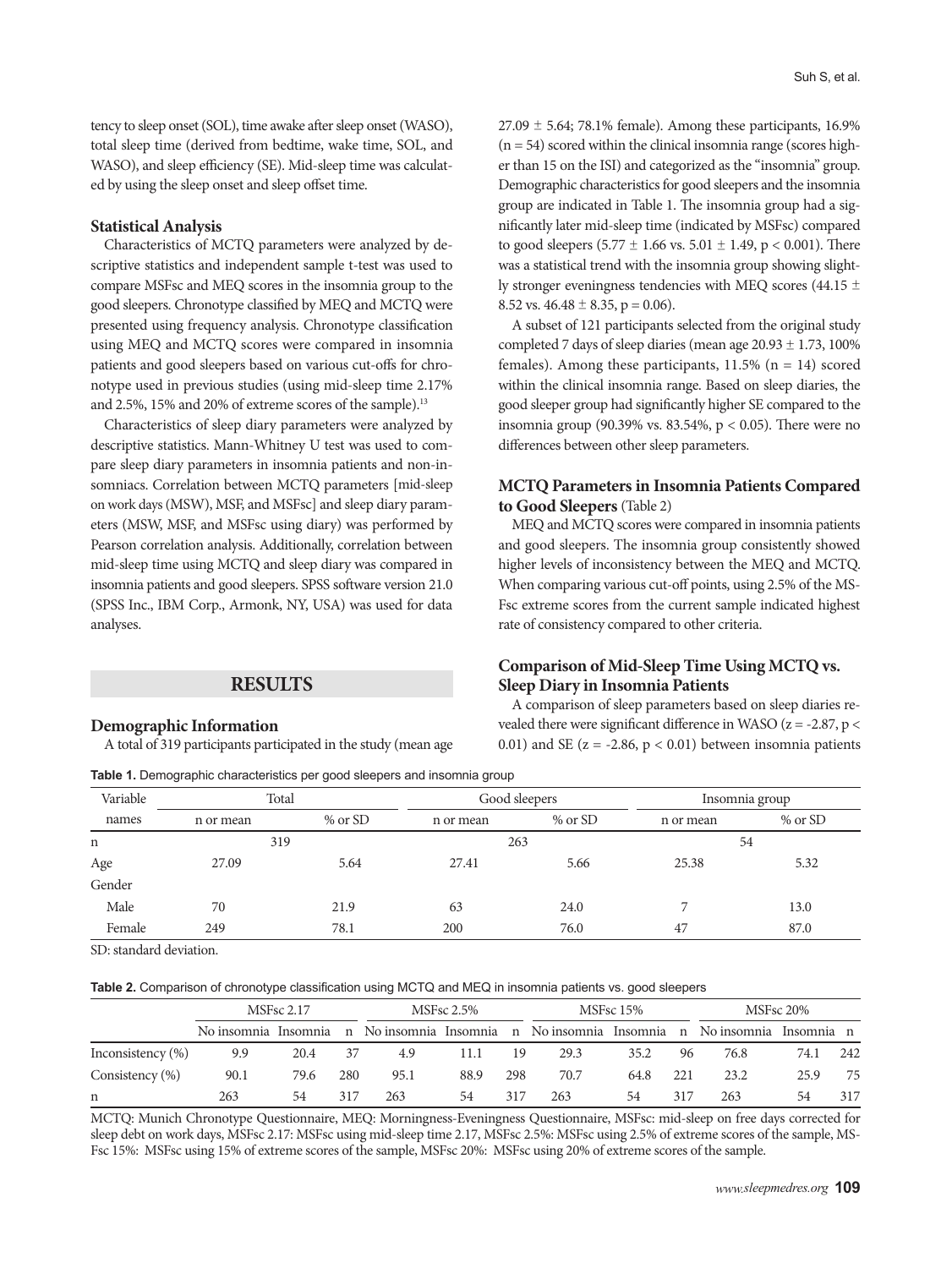#### Using Mid-Sleep Time to Determine Chronotype

| Mid-sleep time<br>parameters                                                            | <b>MSW</b>        |                    | <b>MSF</b>        |                         |       | <b>MSFsc</b>      | MSW d               |                   | MSF d             |  | MSFsc d |                           |
|-----------------------------------------------------------------------------------------|-------------------|--------------------|-------------------|-------------------------|-------|-------------------|---------------------|-------------------|-------------------|--|---------|---------------------------|
| Comparison of mid-sleep time using MCTQ vs. sleep diary in the total sample $(n = 121)$ |                   |                    |                   |                         |       |                   |                     |                   |                   |  |         |                           |
| <b>MSW</b>                                                                              |                   |                    |                   |                         |       |                   |                     |                   |                   |  |         |                           |
| <b>MSF</b>                                                                              |                   | $0.461^+$          |                   |                         |       |                   |                     |                   |                   |  |         |                           |
| <b>MSFsc</b>                                                                            |                   | $0.633^{\dagger}$  |                   | 0.891 <sup>†</sup>      |       |                   |                     |                   |                   |  |         |                           |
| MSW d                                                                                   |                   | 0.478 <sup>†</sup> |                   | $0.504^{\dagger}$       |       | $0.565^{\dagger}$ |                     |                   |                   |  |         |                           |
| MSF d                                                                                   |                   | 0.339 <sup>†</sup> |                   | $0.466^{\dagger}$       |       | $0.466^{\dagger}$ |                     | $0.444^{\dagger}$ |                   |  |         |                           |
| MSFsc_d                                                                                 |                   | $0.354^{\dagger}$  |                   | $0.443^{\dagger}$       |       | $0.477^{\dagger}$ | $0.418^{\dagger}$   |                   | $0.941^{\dagger}$ |  |         | 1                         |
| Mid-sleep time                                                                          |                   |                    |                   | No insomnia $(n = 107)$ |       |                   | Insomnia $(n = 14)$ |                   |                   |  |         |                           |
| parameters                                                                              | <b>MSW</b>        | <b>MSF</b>         | <b>MSFsc</b>      | MSW_d                   | MSF d | MSFsc_d           | <b>MSW</b>          | <b>MSF</b>        |                   |  |         | MSFsc MSW d MSF d MSFsc d |
| Comparison of mid-sleep time using MCTQ vs. sleep diary in insomnia patients            |                   |                    |                   |                         |       |                   |                     |                   |                   |  |         |                           |
| <b>MSW</b>                                                                              |                   |                    |                   |                         |       |                   |                     |                   |                   |  |         |                           |
| <b>MSF</b>                                                                              | $0.447^{\dagger}$ | 1                  |                   |                         |       |                   | 0.419               | 1                 |                   |  |         |                           |
| <b>MSFsc</b>                                                                            | $0.663^{\dagger}$ | $0.861^+$          | 1                 |                         |       |                   | $0.550*$            | $0.966^{\dagger}$ | $\mathbf{1}$      |  |         |                           |
| MSW_d                                                                                   | $0.514^{\dagger}$ | $0.433^{\dagger}$  | $0.533^{\dagger}$ |                         |       |                   | 0.367               | $0.622*$          | $0.583*$          |  |         |                           |

|  |  | Table 3. Comparison of chronotype classification using MCTQ and MEQ in insomnia patients vs. good sleepers |  |  |  |  |  |  |  |
|--|--|------------------------------------------------------------------------------------------------------------|--|--|--|--|--|--|--|
|--|--|------------------------------------------------------------------------------------------------------------|--|--|--|--|--|--|--|

 $*$ p < 0.05. <sup>†</sup>p < 0.01.

MSW: mid-sleep on work days, MSF: mid-sleep on free days, MSFsc: mid-sleep on free days corrected for sleep debt on work days, MSW\_d: mid-sleep on work days using diary, MSF\_d: mid-sleep on free days using diary, MSFsc\_d: mid-sleep on free days corrected for sleep debt on work days using diary.

MSFsc\_d 0.331† 0.470† 0.516† 0.529† 0.946† 1 0.508 0.322 0.348 0.160 0.918† 1

MSF\_d 0.296† 0.507† 0.514† 0.557† 1 0.493 0.228 0.246 0.159 1

and good sleepers.

In the total sample, sleep diary parameters were used to calculate average 7-day mid-sleep time on work days and free days, and MSFsc, all of which were significantly correlated with MSW, MSF and MSFsc (all ps < 0.001). When comparing correlations between sleep diary and MCTQ parameters in insomnia patients with good sleepers, mid sleep time including MSW, MSF, and MSFsc using sleep diaries showed significant correlations with MSW, MSF, and MSFsc using MCTQ (all ps < 0.001) in the good sleeper group. However, in the insomnia group, MSW in the sleep diary was associated with MSF and MSFsc in the MCTQ ( $r = 0.62$ ,  $p < 0.05$ , and  $r = 0.58$ ,  $p < 0.05$ , respectively). All other correlations for mid-sleep time between the sleep diary and MCTQ parameters were not significant. Table 3 summarizes results.

## **DISCUSSION**

The current study aimed to investigate how useful the MCTQ is to classify chronotype in insomnia patients compared to good sleepers. An important finding in our study was examining the accuracy of using the MCTQ in insomnia patients compared to good sleepers. Consistent with the overall sample, 2.5% yielded the best consistency with the MEQ (88.9%) in insomnia patients compared to other cut-off points. However, when compared with good sleepers, insomnia patients had overall lower consistency in chronotypes compared to good sleepers, which was also evident when correlating with sleep diaries. While the good sleepers had significant correlations between sleep parameters on sleep diaries and the MCTQ, MSFsc was only significantly correlated with MSW on the sleep diary, and not with other parameters. Conceptually, considering that insomnia disorder is characterized by time gaps during the night due to difficulty maintaining sleep, there may be limitations when using mid-sleep time as an indicator of chronotype in insomnia patients. While the MCTQ does account for prolonged sleep onset latency, the questionnaire does not ask for wake after sleep onset, which is a common complaint among insomnia patients. While there have been a few studies investigating chronotype in insomnia patients, most of these studies have used the MEQ.16-18 While this is the first study investigating the utility of the MCTQ in insomnia patients, there have been increasingly more studies using the MCTQ to chronotype individuals due to the advantages of assessing work days and free days separately. Our study suggests that the MCTQ may have limitations when administered to insomnia patients, and should be used in conjunction with another existing questionnaire or assessment tool when categorizing chronotype in insomnia patients, especially when there is a high proportion of individuals with difficulty maintaining sleep. Future studies investigating this in a clinical population and other age groups are needed to further investigate